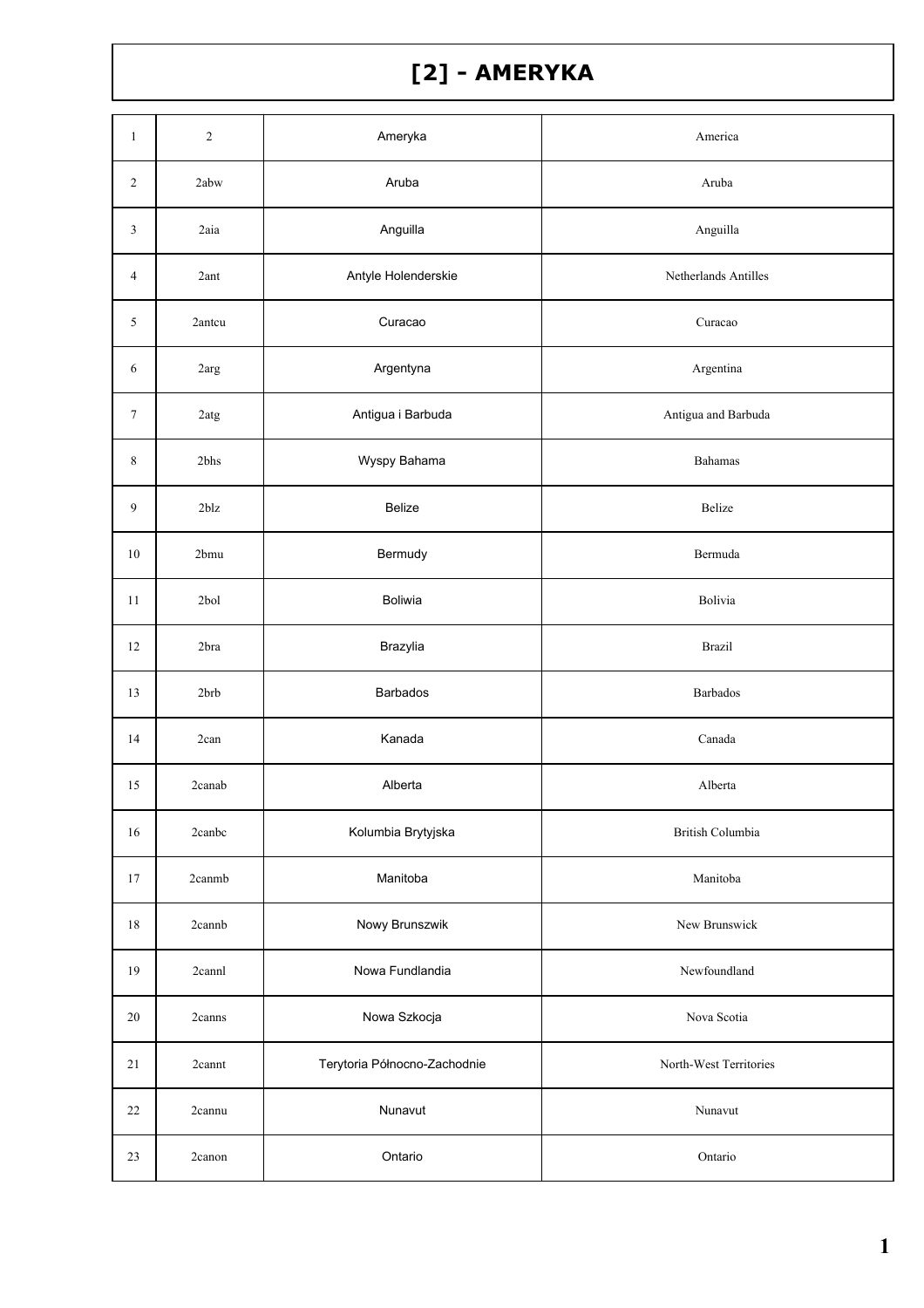| 24     | 2canpe          | Wyspa Księcia Edwarda     | Prince Edward Island  |
|--------|-----------------|---------------------------|-----------------------|
| 25     | 2canqc          | Quebec                    | Quebec                |
| 26     | 2cansk          | Saskatchewan              | Saskatchewan          |
| 27     | 2canyt          | Jukon                     | Yukon                 |
| $28\,$ | 2chl            | Chile                     | Chile                 |
| 29     | 2col            | Kolumbia                  | Colombia              |
| 30     | 2cri            | Kostaryka                 | Costa Rica            |
| 31     | 2cub            | Kuba                      | Cuba                  |
| 32     | 2cym            | Kajmany                   | Cayman Islands        |
| 33     | 2dma            | Dominika                  | Dominica              |
| 34     | 2dom            | Republika Dominikańska    | Dominican Republic    |
| 35     | 2ecu            | Ekwador                   | Ecuador               |
| 36     | $2$ flk         | Falklandy                 | Falkland Islands      |
| 37     | 2glp            | Gwadelupa                 | Guadeloupe            |
| 38     | 2grd            | Grenada                   | Grenada               |
| 39     | 2gtm            | Gwatemala                 | Guatemala             |
| 40     | 2guf            | Gujana Francuska          | French Guiana         |
| 41     | 2guy            | Gujana                    | Guyana                |
| 42     | 2hnd            | Honduras                  | Honduras              |
| 43     | 2hti            | Haiti                     | Haiti                 |
| 44     | 2jam            | Jamajka                   | Jamaica               |
| 45     | 2kna            | Saint Christopher i Nevis | Saint Kitts and Nevis |
| 46     | 2lca            | Saint Lucia               | Saint Lucia           |
| 47     | 2mex            | Meksyk                    | Mexico                |
| 48     | $2\mathrm{msr}$ | Montserrat                | Montserrat            |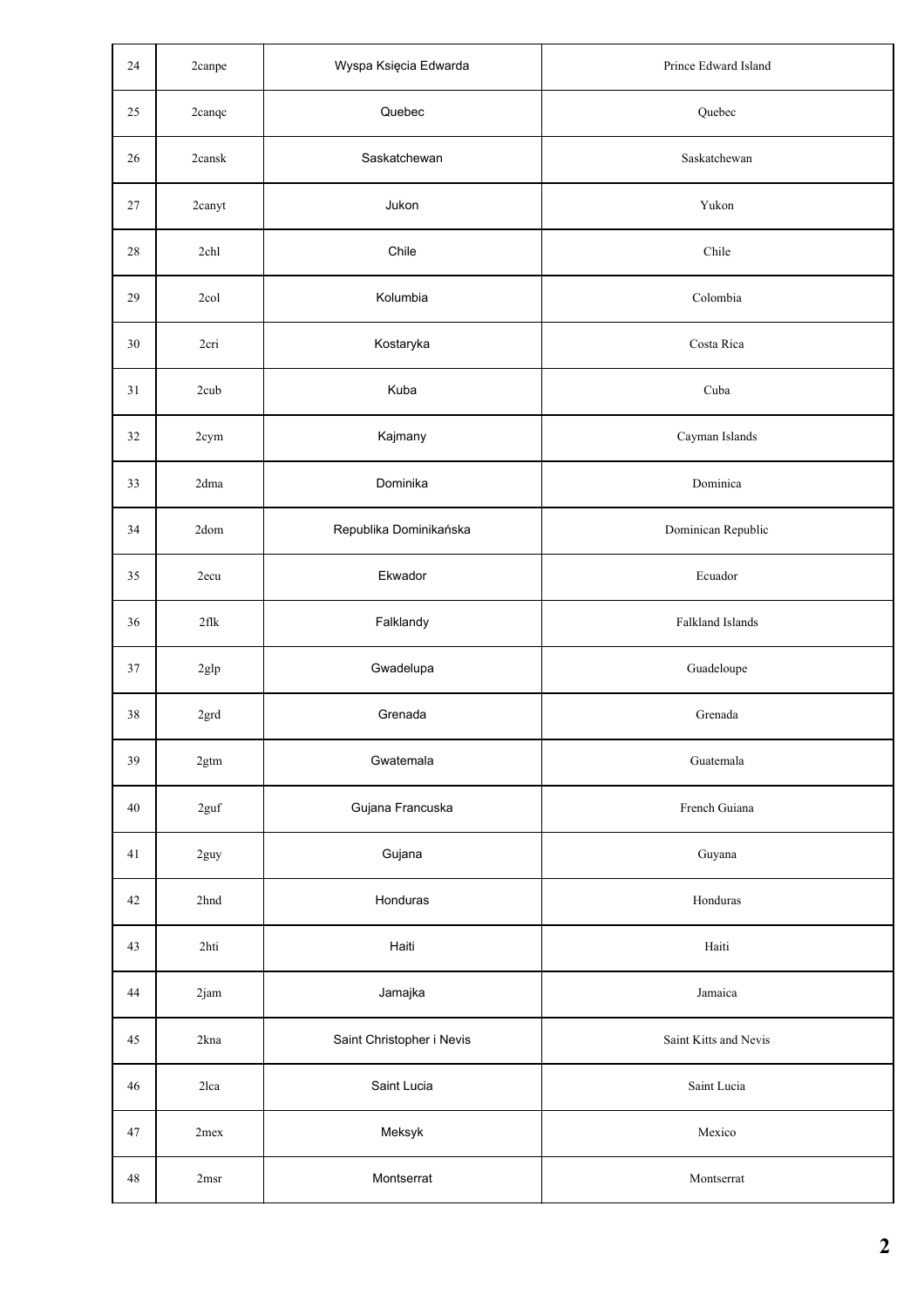| 49     | 2mtq             | Martynika                                         | Martinique                                   |
|--------|------------------|---------------------------------------------------|----------------------------------------------|
| 50     | 2nic             | Nikaragua                                         | Nicaragua                                    |
| 51     | 2pan             | Panama                                            | Panama                                       |
| 52     | 2pcz             | Kanał Panamski                                    | Panama Canal Zone                            |
| 53     | 2per             | Peru                                              | Peru                                         |
| 54     | 2pri             | Portoryko                                         | Puerto Rico                                  |
| 55     | 2pry             | Paragwaj                                          | Paraguay                                     |
| 56     | $2sgs$           | Wyspy Georgia Południowa i Sandwich<br>Południowy | South Georgia and the South Sandwich Islands |
| 57     | $2s$ lv          | Salwador                                          | El Salvador                                  |
| 58     | 2spm             | Wyspy Saint Pierre i Miguelon                     | St. Pierre and Miquelon                      |
| 59     | 2 <sub>sur</sub> | Surinam                                           | Suriname                                     |
| 60     | 2tca             | Wyspy Turks i Caicos                              | Turks and Caicos Islands                     |
| 61     | 2tto             | Trynidad i Tobago                                 | Trinidad and Tobago                          |
| 62     | 2ury             | Urugwaj                                           | Uruguay                                      |
| 63     | 2usa             | Stany Zjednoczone Ameryki Północnej               | <b>USA</b>                                   |
| 64     | 2usaak           | Alaska                                            | Alaska                                       |
| 65     | 2usaal           | Alabama                                           | Alabama                                      |
| 66     | 2usaar           | Arkansas                                          | Arkansas                                     |
| 67     | 2usaaz           | Arizona                                           | Arizona                                      |
| 68     | 2usaca           | Kalifornia                                        | California                                   |
| 69     | 2usaco           | Kolorado                                          | Colorado                                     |
| 70     | 2usact           | Connecticut                                       | Connecticut                                  |
| 71     | 2usadc           | Dystrykt Kolumbii                                 | District of Columbia                         |
| $72\,$ | 2usade           | Delaware                                          | Delaware                                     |
| 73     | 2usafl           | Floryda                                           | Florida                                      |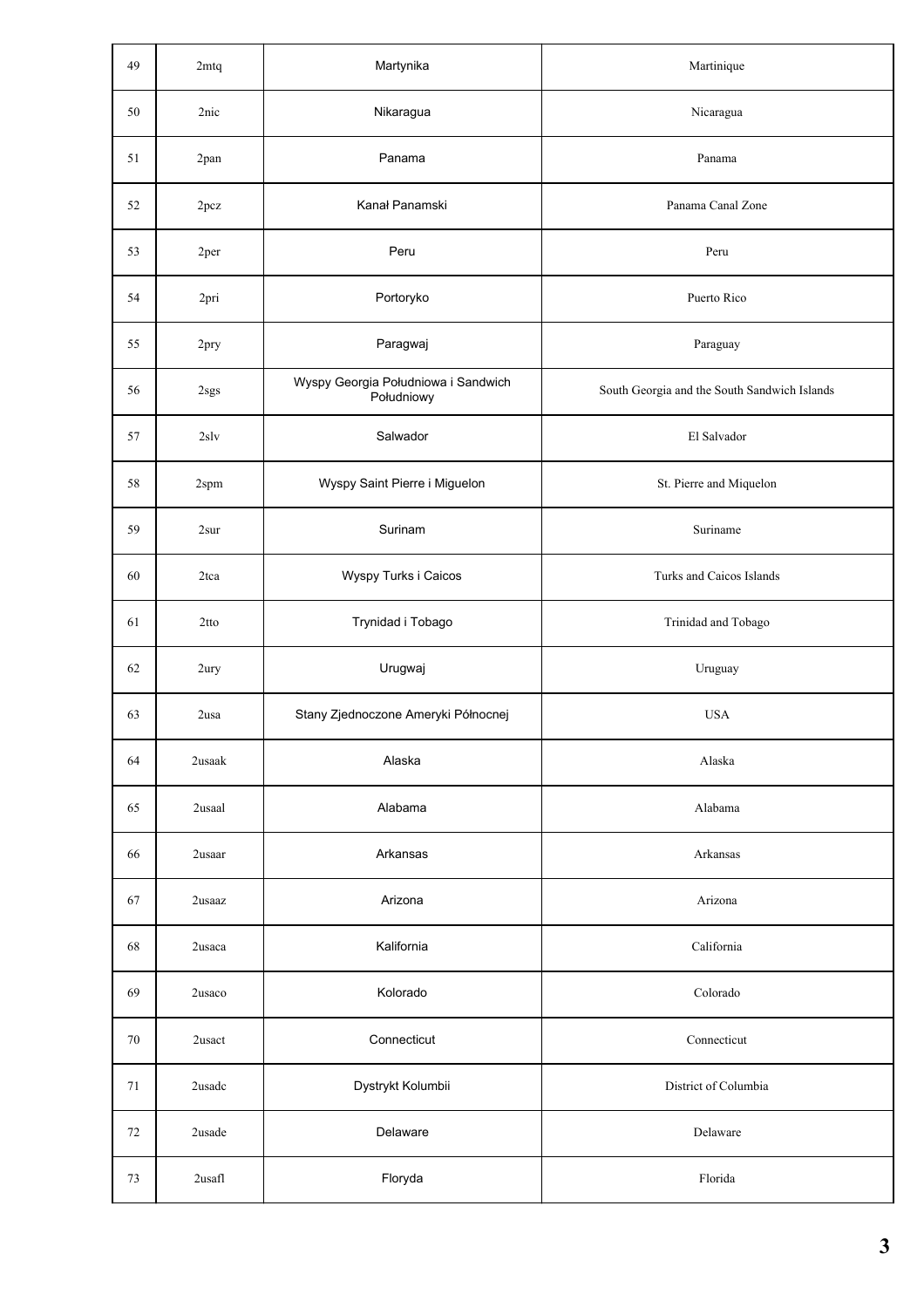| 74          | 2usaga | Georgia           | Georgia        |
|-------------|--------|-------------------|----------------|
| 75          | 2usahi | Hawaje            | Hawaii         |
| 76          | 2usaia | lowa              | Iowa           |
| $77\,$      | 2usaid | Idaho             | Idaho          |
| $78\,$      | 2usail | Illinois          | Illinois       |
| 79          | 2usain | Indiana           | Indiana        |
| $80\,$      | 2usaks | Kansas            | Kansas         |
| $8\sqrt{1}$ | 2usaky | Kentucky          | Kentucky       |
| 82          | 2usala | Luizjana          | Louisiana      |
| 83          | 2usama | Massachusetts     | Massachusetts  |
| 84          | 2usamd | Maryland          | Maryland       |
| 85          | 2usame | Maine             | Maine          |
| 86          | 2usami | Michigan          | Michigan       |
| $\bf 87$    | 2usamn | Minnesota         | Minnesota      |
| $88\,$      | 2usamo | Missouri          | Missouri       |
| 89          | 2usams | Mississippi       | Mississippi    |
| 90          | 2usamt | Montana           | Montana        |
| 91          | 2usanc | Karolina Północna | North Carolina |
| 92          | 2usand | Dakota Północna   | North Dakota   |
| 93          | 2usane | Nebraska          | Nebraska       |
| 94          | 2usanh | New Hampshire     | New Hampshire  |
| 95          | 2usanj | New Jersey        | New Jersey     |
| 96          | 2usanm | Nowy Meksyk       | New Mexico     |
| 97          | 2usanv | Nevada            | Nevada         |
| 98          | $2u\!$ | Nowy Jork         | New York       |